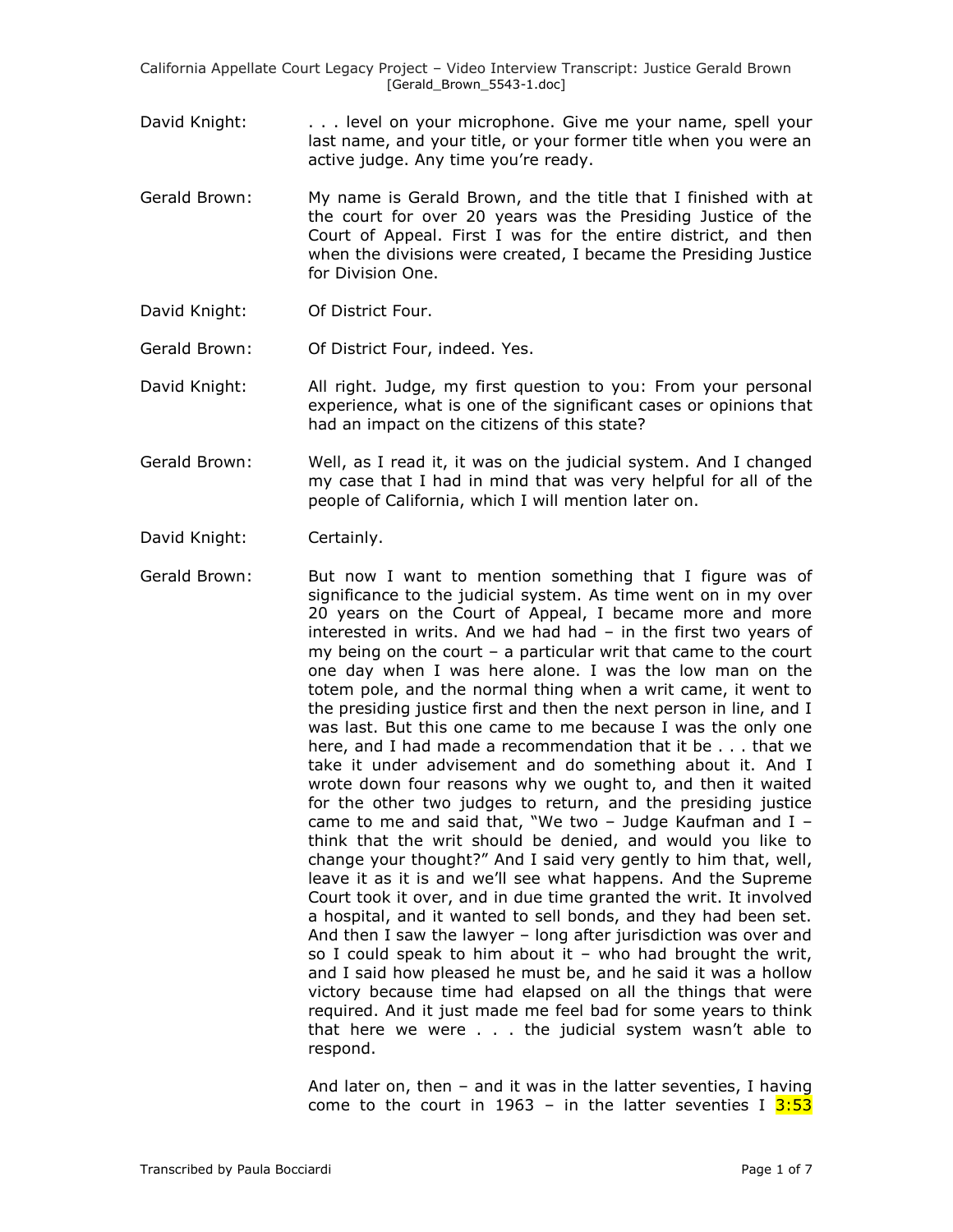developed a system where instead of granting an alternative writ, we would ask the attorneys to just forget the word "alternative" and concentrate on "peremptory." Ask for a peremptory writ, and give all of the necessary notices so people could appear, and no one would be deprived of making an appearance in the case and letting us know what their views were. And then we could handle the case and get it done with dispatch, rather than having to send out notice and hold a hearing in court, and then the court take it under advisement and have 90 days – or 60 days, whatever – to file an opinion on it. Get it out with dispatch.

And the case of *United Nuclear Corporation v. Superior Court* – and it happens to be on the other side, the Respondent was the General Atomic Company – in that case the petition was presented to the court on December the 8th requesting a peremptory writ, and then on the . . . December 16th, just 8 days later, we wrote the opinion. So there it *was* handled with dispatch. And although it doesn't say so in the opinion  $-$  it's a very short opinion – there was a third of a billion dollars at stake in the case. And I am told by the Clerk of the Court now that people were coming by the court in droves to get copies of this opinion and continued to do so for some time. And it is in 113 Cal.App.3d at page 359. So it was with great satisfaction to me that we finally were able to devise a system where writs could be handled with dispatch, and you would not have the situation of justice delayed is justice denied.

- David Knight: Thanks a lot. Thank you. In your view, what is the benefit of the Courts of Appeal to the people of California?
- Gerald Brown: Without the Courts of Appeal in the State of California, the judicial system would be a disaster. In 1965, when I had become the presiding justice, I had lunch with Louis Burke, who had been a presiding justice on the Court of Appeal in one of the divisions in Los Angeles, and he was now on the Supreme Court. And we were in Sacramento, having lunch together with Gordon Files. And he said the Supreme Court takes over about 4 percent of the cases on appeal. The balance of them – 96 percent - are handled by the Courts of Appeal. And the Supreme Court has seven people on it; they have been able to expand their work. And at that time, each of the justices on the court had four research attorneys. The presiding justice had more because he or she – at that time it was he, in 1965 that would have been Traynor – had central staff and more people to assist in getting the work out. And no additional court members had been made to the Supreme Court, nor had they on the United States Supreme Court been more than the nine. But there have been additional people put on the Courts of Appeal. I think maybe today there"s something – 120 to 130 judges on the Courts of Appeal. And I remember in the latter seventies there were 79, and I remember it for one particular reason: One time meeting with the Chief Justice, Rose 9:18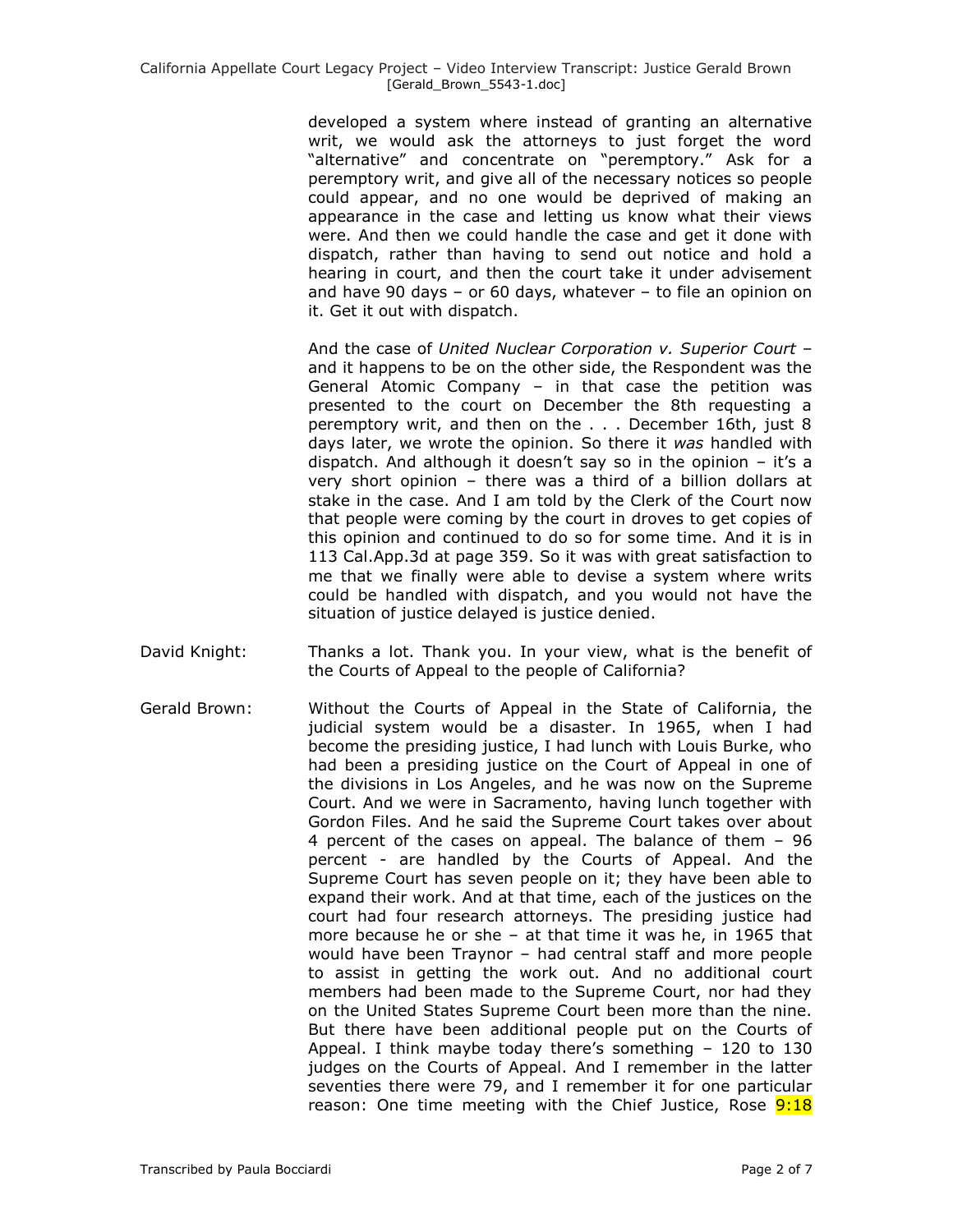Elizabeth Bird, the presiding justices of the courts and possibly others, associate justices as well – I remember it was a fairly large meeting – and she said the Legislature, which has had to be very stingy in contributions to all the parts of government, had allowed for eight more research attorneys for the Courts of Appeal. And back in about 1959, the Courts of Appeal got their first research attorneys for each judge. Up until that time, the judges had to do all of the work themselves. And here was the chance to get eight more, to be distributed among 79 judges on the Courts of Appeal. And she said, "All of those who are interested in having some of these judges, write me a letter and say so." I knew at that particular time her mind had been made up and she had decided to give four of them to a division in the First District in San Francisco and four to the Second Division. And that continued for two years. They had four. We had five judges in this division who were sitting on our court. And one time in . . . I think it was in July, it was either "79 or '80, the Chief Justice called and she said, "I am sending you five of the eight research attorneys, starting in . . . and you can start in September." And so as soon as I hung up from that particular call, I went in right away to see Judge Cologne and then see the other judges on the court to tell "em about this big news, this good news. And so we worked it out there and figured we could maybe do 15 more cases a month there, with having the assistance of these five people. And they might even do better than that.

And then the following March we got a call from Burt Oliver, who was the financial man under Ralph Gampell, the Administrative Director of the Courts in San Francisco. And he said, "Would you and Judge Cologne come to the Legislature and make a presentation here? We want to get some more judges. And see if you can get 15 more." And so went up there, and it was before a Senate committee, and the very distinguished senator of long standing from Torrance was in charge, and we made our presentation. And we had done the 15 a month. We didn"t need the note before us to follow. Both of us  $-$  both Judge Cologne and I  $-$  were fully familiar with all of the facts, and we told them, and it was very good to have one of our judges there, a former senator there in the Legislature. Everyone were delighted to see him. And when we got through with that meeting, we got the 15. And we felt very happy about that. And I don't . . . This is something you can delete, but I will say it. The senator's very fine, long-established staff of one person named Florence said to me as we walked out together after leaving – all of us walked out, and we all went out the same door – and she said to me, and she was speaking for both Judge Cologne and me, she said, "That was the finest presentation I have ever heard made to a committee here in the Legislature." And so we were happy with the result.

And we continued on. We were given the five judges for the following year, and then suddenly comes March and we  $14:31$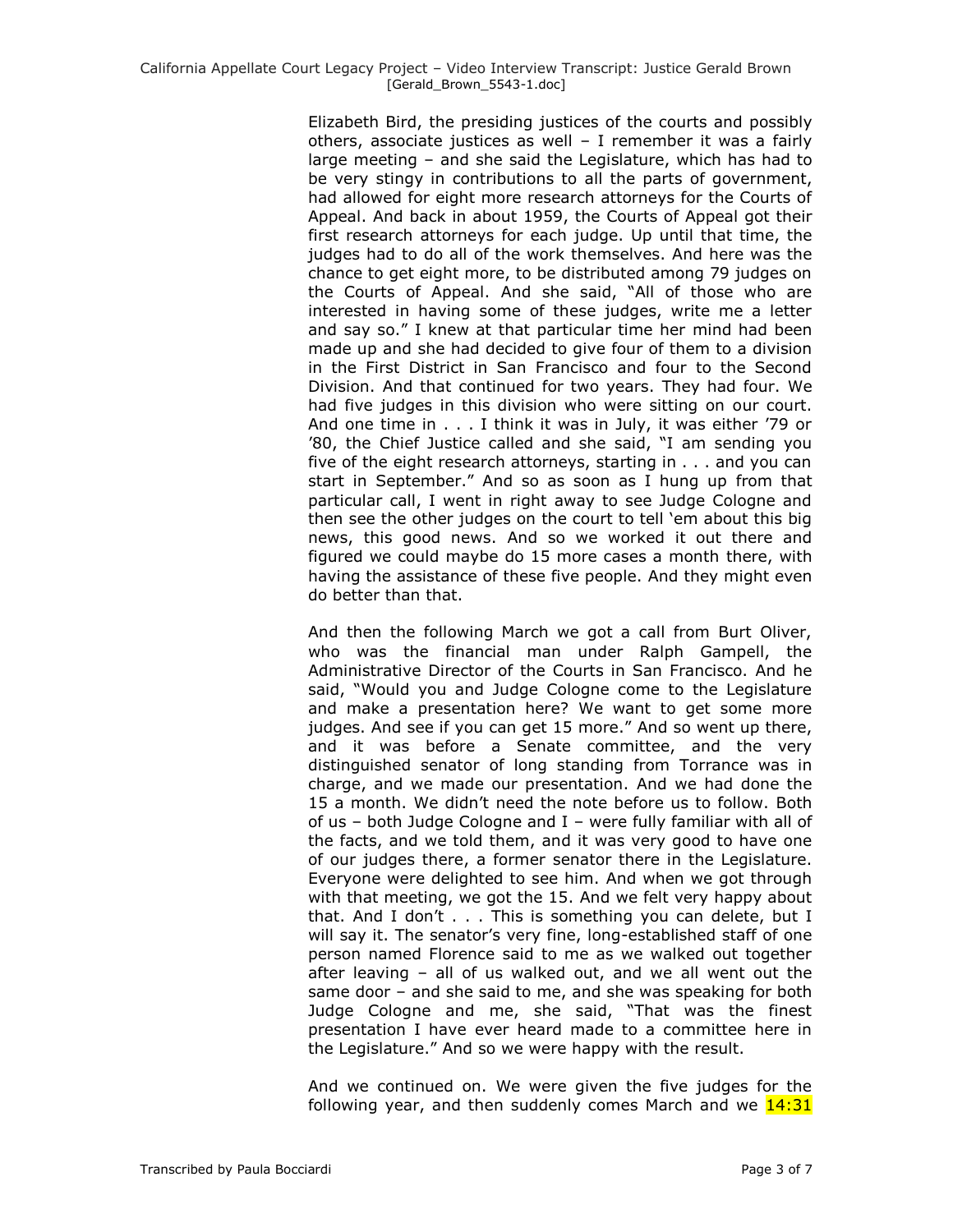hear from Burt Oliver, "Will you and Judge Cologne come up to the Legislature and make a presentation here again?" And this time it is the Assembly"s judicial committee with Maxine Waters, who was the chairperson. And we . . . our plane is late. When we get there to the Legislature, as we walk in the door of the room, our matter was called. We didn"t get to either sit down or to hardly have a word with Ralph Gampell or Burt Oliver. And they said, "See if you can get it up to . . . from the 22 (the 8 plus 15), see if you can get up to about 40." And I said, "We're going for the whole ball of wax." And we went on up, and the two of us made our presentation, and there were 79 judges on the Courts of Appeal. And they increased the number, when we . . . as we stood there, to 79. Probably the greatest satisfaction that I ever felt while a judge on the Court of Appeal, to think that we had been able to get the whole thing. And we had the statistics there, because all of our judges were hard workers and getting the work out. And supervision over the second research attorney. And it all fitted in well. So there"s the history of that.

- David Knight: Why did you personally choose a career in public service and the law? What was *[inaudible]*?
- Gerald Brown: I probably had a very unique situation. I never applied to be a judge, and when I became a judge I never applied to be the presiding justice. But I was a friend of the Governor. And I remember Judge Griffin used to say – he was, when I first came, the Presiding Justice of the Court of Appeal – he said, "The judge is a person who knows the Governor." And Governor Pat Brown, I had had a conversation with him in November 1962, and he said "I . . . ," at the end he says, "I invite you to come to my inauguration." And I thanked him for that but I never really thought I would go, and when I mentioned it to the firm I was with in Riverside – Best, Best & Krieger – they said, "You are going! You go. Not everyone gets an invitation from the Governor."

But later on in the month of December, I got a call from someone who was close to the Governor. And he said, "Judge Shepard has been forced to retire. He has made the decision to retire because of health, and he is retiring." And he said, "I mentioned to the Governor your name." And he said, "His face looked electrified. And he said, "Remind me to call Gerald Brown in about 10 days.'"

And then on the 5th of January, I was down working at the office on a Saturday morning, two days before the inaugural, and I took a call from the Governor. And he said, "What are you doing at work? What's the idea, on Saturday morning?" And just a very pleasant way to start. And he asked if I was interested, and I told him that I was. And I didn"t want to say to him, "Well, I"d like to consider it" or anything like that, but I had not had much time to think about it. But I thought  $19:12$ .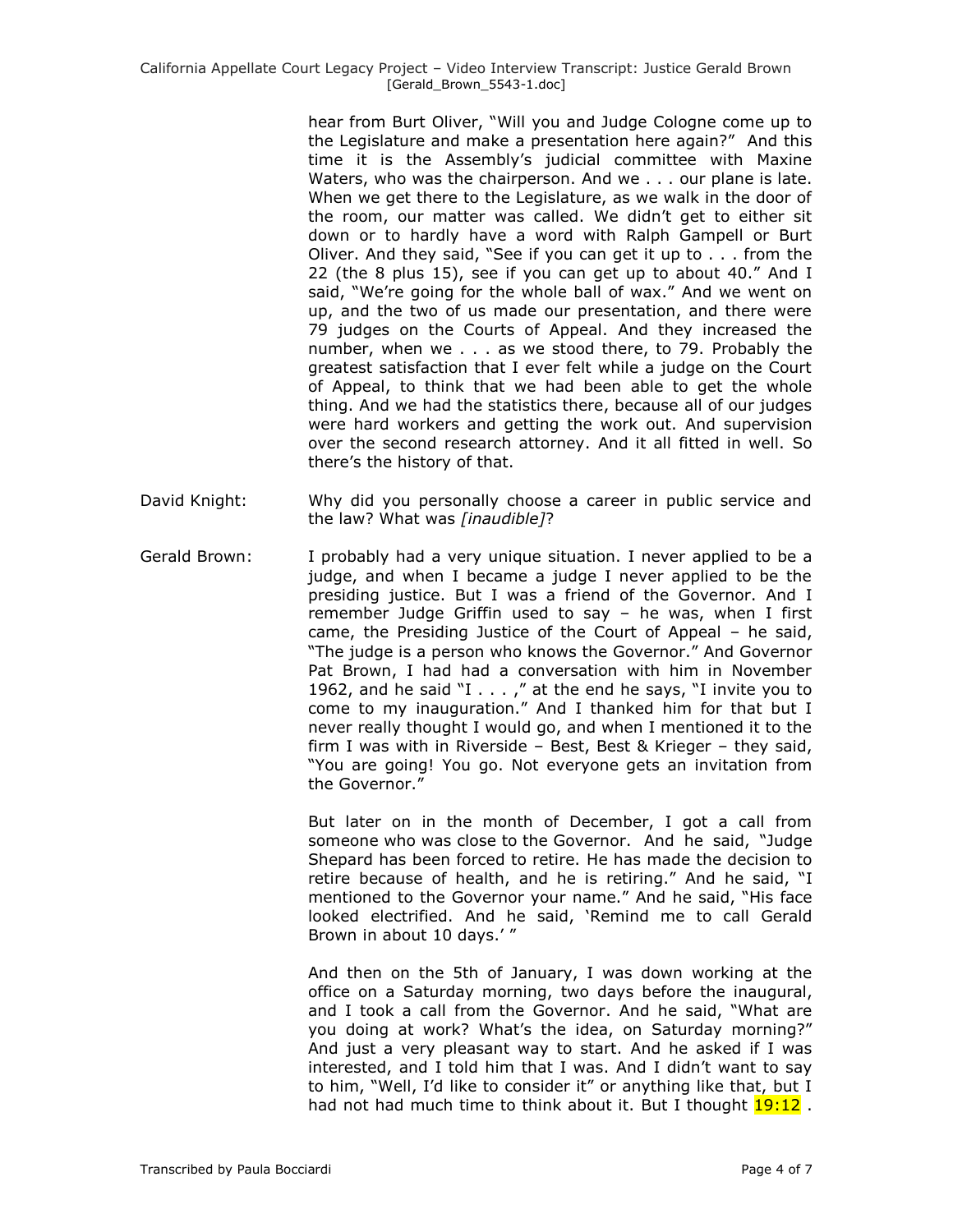. . I was then 47 years of age, I had been a trial lawyer for a long time in my practice, I had gone through the tensions and the nervous energy that it takes to be a trial lawyer, and I had – with older lawyers who were, say, in their latter 30s – I had heard them say, "Well, when I get to be 45, I think I will have had enough of trial work." And not everyone can be a Joe Ball, who was a trial lawyer to the end of his life. But . . . So it seemed to me then, at 47, this would be a good time to leave. And the Governor considered the fact that I had . . . was a trial lawyer, I knew what the superior courts were like, and this was an opportunity when he could put someone just directly from the practice who knew the background of lawyers more recently than having, say, been on the superior court and would consider, amongst other things, the lawyer's view more. Why, at least that was one of the things that he mentioned. But he said at the end of the conversation that, "Well, don't sell your law books yet. Don't close the office yet" because there were other things that needed to be done. But he said, "You"re coming to my inaugural on Monday, aren't you?" And I said yes, and he said, "Well, come in and see me."

So I did that the morning of his inauguration, and we had a visit for half an hour, and then he had to do something. He says, "Come back in 45 minutes or so, and we"ll talk more." But even then, he did a lot . . . he did all of his own research. People were called that I talked to, or who called me, and said there on that very Saturday, in the afternoon, he had called several people to inquire about me. And so he worked hard on that.

But imagine – that was on the 5th of January, and when you think of the long time that it takes now before the ball is started to roll and the appointment is made, he called and made the appointment on January the 21st. So that was just 16 days, I think, something like that – two days more than two weeks. And that was enough for me, by the way. And so I didn"t really have to go through it too much, except I was kind of glad to switch.

And I want this to be taken in the proper way: the work here was an awful lot easier than it was to practice law, because it seems to me like I was all the time working on 14-hour days. And here it would be . . . wouldn"t have to do that.

David Knight: Okay. Just briefly, because I've got another appointment next. . . .

Gerald Brown: Yes.

David Knight: My question is a personal anecdote. And again I"m looking for a fairly brief summation of just a recollection you have from your years on the bench of something that stood out as either 23:10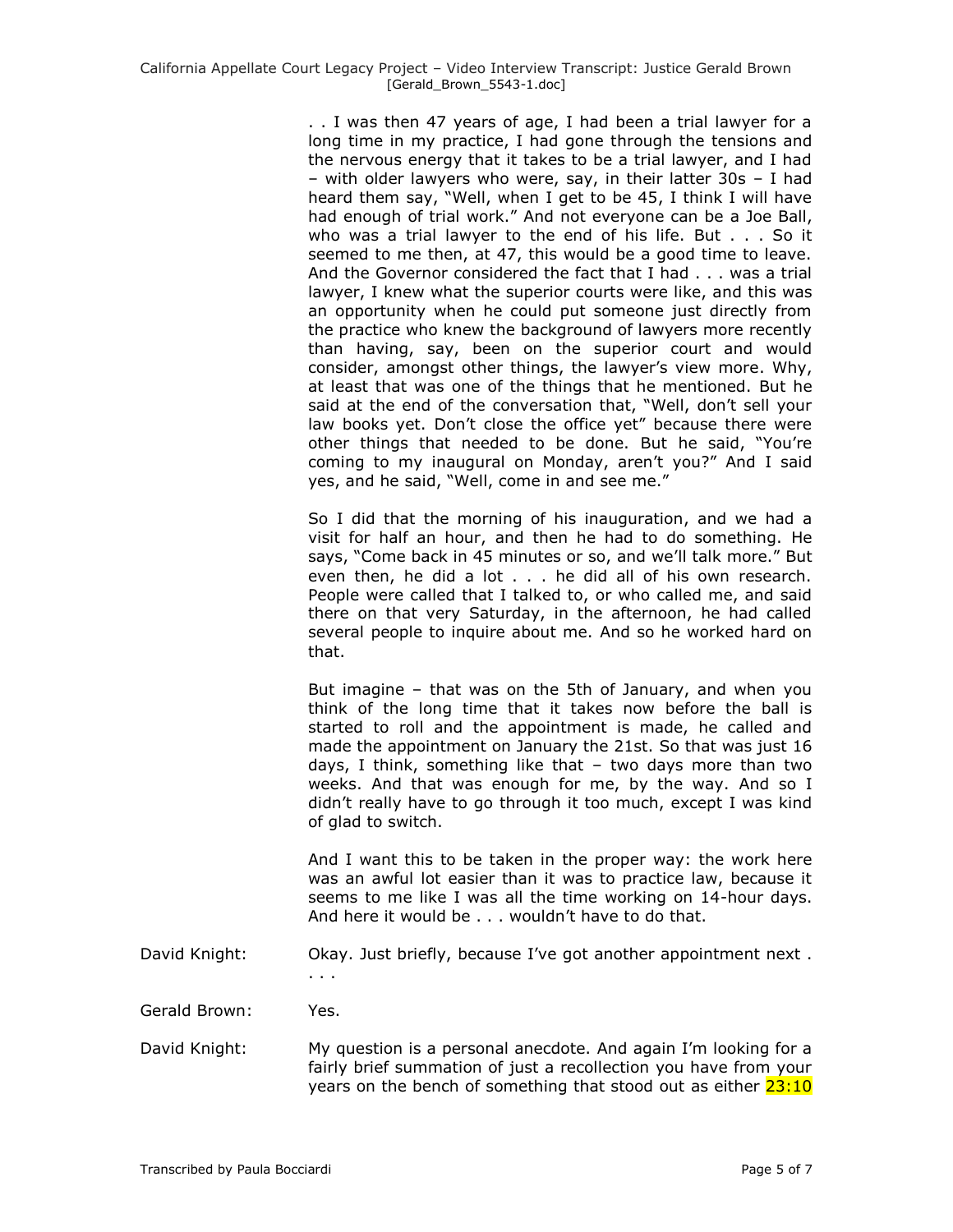significant, or maybe it was humorous, or a personality thing, what have you.

Gerald Brown: Yes. Thanks to the suggestion of some friends that Olive and I had before we came here from living in Riverside . . . . We knew a couple here – George and Mary Jessup – in our church, and the Jessups were well known in the jewelry shop field here. They suggested one time when I had been coming down to work from Riverside each week, till school . . . starting in March – I first came to work I think about March the 4th of 1963 – the Jessups suggested in May that we live in their home in the Presidio area for the weekend when they went to their cabin in Julian. And when they came home Sunday night, and Olive was about to drive home to Riverside with the children, Mary spoke about how wonderful it was to live in the hub of the city rather than out in the suburbs and have to drive in. And this was the hub. And that impressed us tremendously, and we liked the Presidio area, and we settled in Mission Hills and rented for two years.

> And I no sooner started driving to work on Fort Stockton [?] Avenue, and I noticed very soon a man come out the front door of his home – George Kobelin, the Clerk of the Court! So I stopped, and he always went by bus down to the court. And it was three miles, and I picked him up there in March 1963 – no, starting in July, when the family had moved in. And George retired in 1968, so five years later it was almost every day I took him back and forth. We had a lot of time to tell stories and so forth.

> And he told me how it was in the days when the court was a circuit court and the Court of Appeal, which had started in 1929, they met for the summer months (May, June, July, and August) in San Diego. In San Bernardino, they started in September, October, November, December. And then in Fresno, January, February, March, and April. And it was their policy of getting all of the opinions written before they left. Say you were in your fourth month, and you had . . . you were just about to finish your time in either Fresno or San Bernardino or San Diego, they would be sure to get their work finished. He said, "We were in Fresno one time and had gotten all of the cases filed, and then that afternoon we went out to play golf. And Judge Marks was there with us, and Judge Barnard, who was the presiding justice," and he said, "Someone came rushing out on the golf course and said that Judge Marks had an urgent call. And he grumbled a little bit and left, and they waited for him, and finally he came back and he said, "Well, it was a lawyer, and he said he wanted to know what the result was in such-and-such a case that had been filed." And Judge Marks told him, "Well, read the opinion. Read the opinion." And the lawyer"s reply to him was, "I *did* read the opinion. And I"m still searching to find the result.' " And of course that 28:16